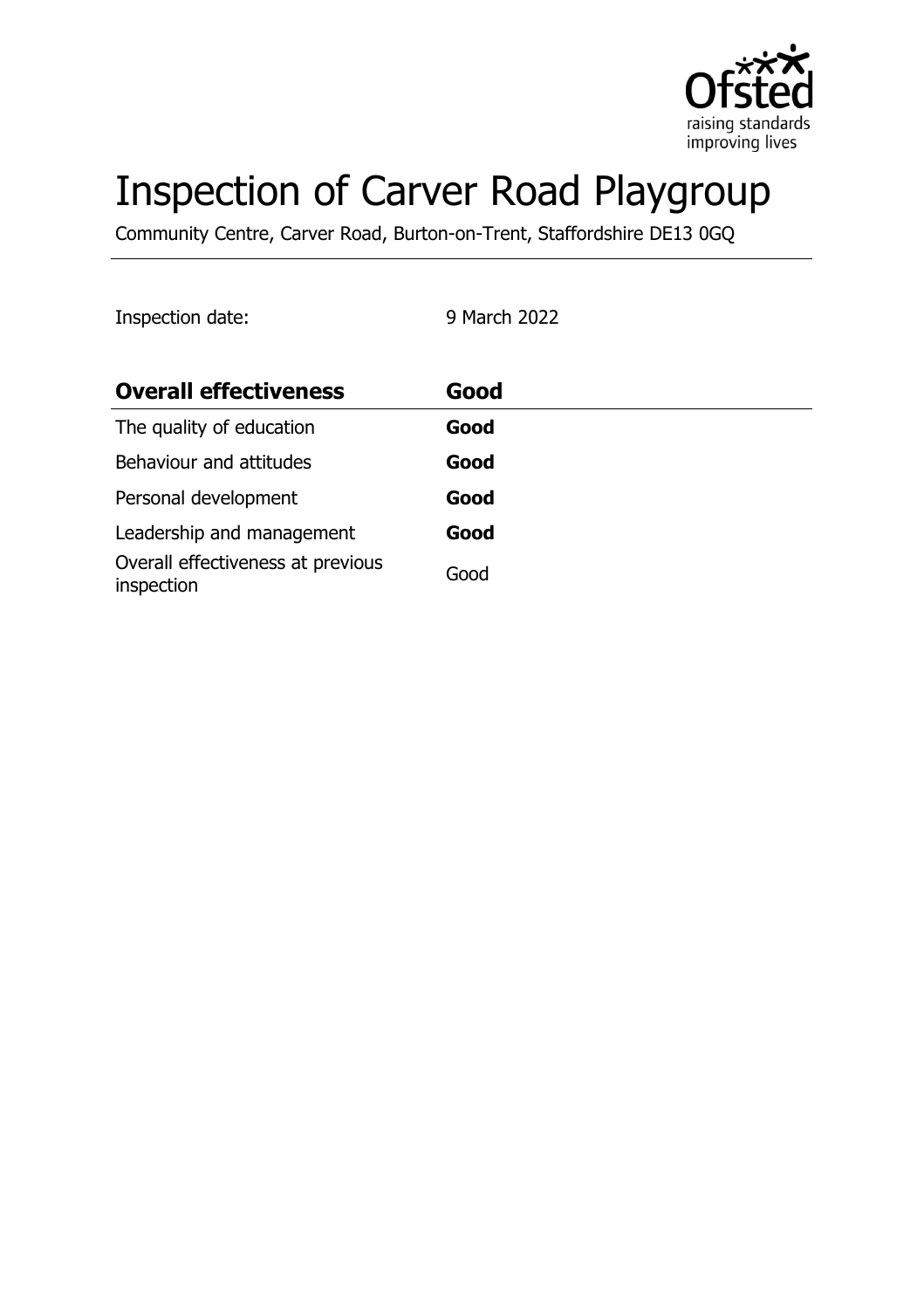

# **What is it like to attend this early years setting?**

### **The provision is good**

The playgroup staff are welcoming and friendly. Children leave their parents at the door and settle quickly. They move with familiarity around the playgroup, choosing what they want to play with. Children are happy and engage confidently with staff, who know them well. They have formed strong attachments with their key person. This helps children to feel safe and secure. Children's behaviour is good. Staff act as good role models and recognise children's achievements.

Staff create opportunities for speech and language development. They speak to children face to face to ensure good eye contact. Children have ample time to respond to questions to allow time for thinking. Children benefit from lots of opportunities to engage in physical activities, both indoors and during outdoor play. They move with good coordination and control as they excitedly join in movement sessions, jumping, clapping and counting with enthusiasm. Children use their imaginations and work well together using the toy cement mixer and large foam blocks to build a wall. They play cooperatively and demonstrate positive behaviours, such as being kind, sharing and taking turns. All children are well supported by staff who get down to their level and provide guidance as needed.

# **What does the early years setting do well and what does it need to do better?**

- $\blacksquare$  The staff work well as a team. They are highly motivated to offer the best possible experiences to children. Staff consider children's interests and offer a broad range of activities that cover, all areas of learning.
- Staff have a good knowledge of children's starting points and next steps in learning. They continually observe and assess children's development and plan an effective curriculum, overall. However, staff do not consistently support the children's differing abilities in their spontaneous play and some children quickly lose interest.
- $\blacksquare$  Staff swiftly identify children who are working below expectations. This leads to timely support programmes and partnership working with parents and professionals. Staff use additional funding to help children make good progress. For example, they provide extra staff hours and targeted resources to help children develop their communication and social skills before starting school.
- $\blacksquare$  Children enjoy joining in with the stories that staff read them. Staff emphasise relevant language. This helps children to broaden their vocabulary. Staff pause as they read to check children's understanding through skilful questioning. Children confidently join in with familiar words and phrases. Staff have created an inviting role play area, containing dressing-up clothes, puppets and props, based on the children's current storybook. This motivates children to read books and enhances their love of reading. Opportunities to develop early writing skills are interwoven into many of the playgroup activities.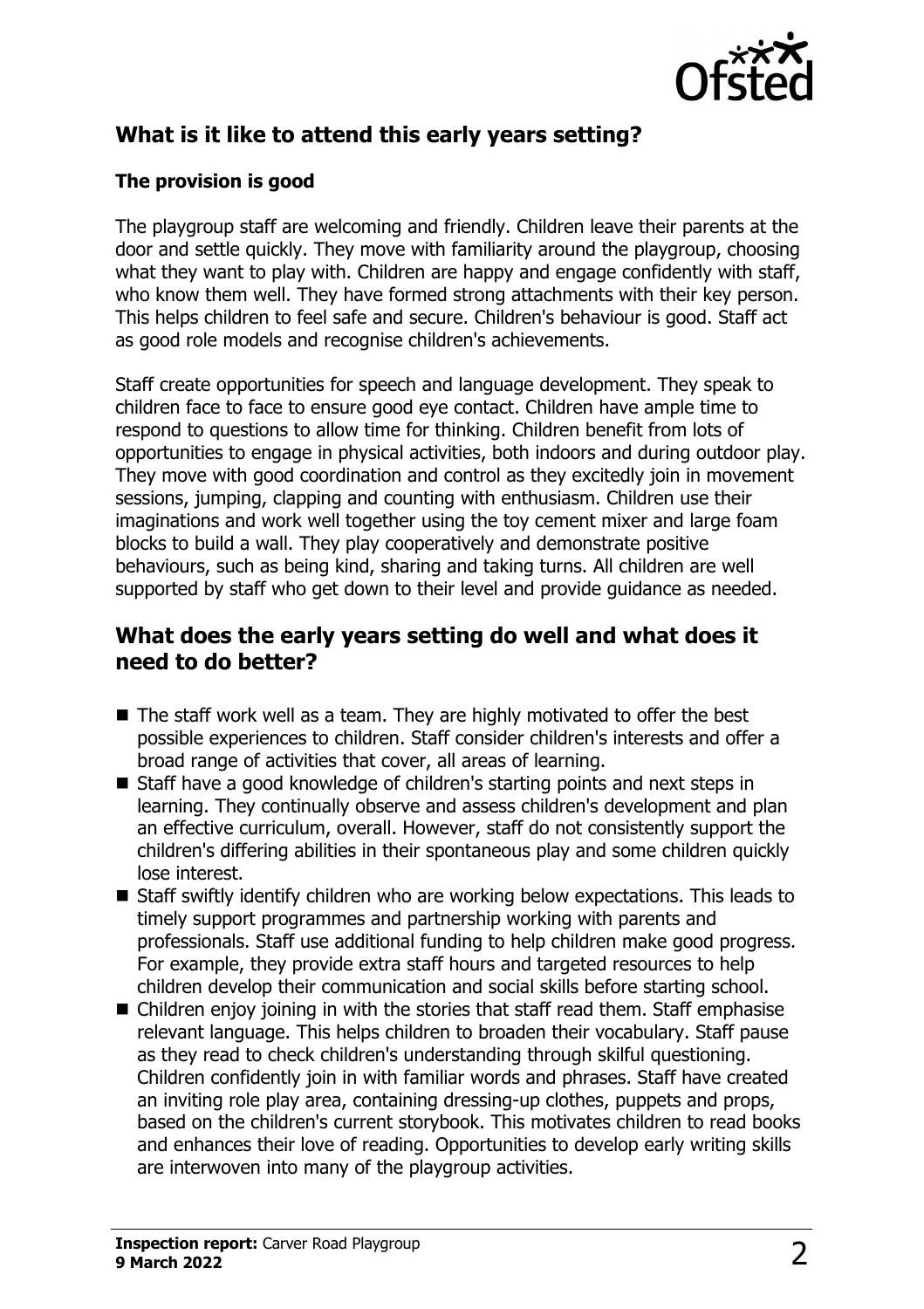

- $\blacksquare$  Children develop an understanding of the world they live in as they experiment with large magnets to see which items attract or repel. They enthusiastically water their cress seeds and wait for these to grow. Children who are confident and eager to engage with staff enjoy high-quality interactions. Most children chat confidently, using their emerging language to share their views. However, sometimes quieter children are not included as well in discussions or activities.
- Staff support children's move to school effectively. They work well with the local school to provide consistency for children's learning. Children enjoy opportunities to develop their mathematical skills. Staff provide mathematical resources for children to use, such as number puzzles and chalk boards to draw shapes. This supports children to develop their number and shape recognition skills in preparation for school.
- $\blacksquare$  In order to minimise the continuing risk of transmitting COVID-19, parents are not routinely entering the building. Staff continue to exchange information verbally, electronically and through progress summaries. They share information about how parents can support children's learning at home. Parents are pleased with the progress their children have made at the playgroup and they are happy with the care their children receive.
- Overall, improvement plans, staff qualifications and professional development have a positive impact. For example, following speech and language training, staff are implementing support programmes to develop children's language skills further.

# **Safeguarding**

The arrangements for safeguarding are effective.

Staff have a strong understanding of the process to follow if they have concerns about children's welfare. They work closely with other agencies, which ensures that children and families are supported and not at risk of harm. Staff are aware of the signs of abuse and neglect. They are able to identify possible signs that a child may be at risk of exposure to extreme views or behaviour. Staff undertake risk assessments to promote children's health and safety. The manager makes sure that staff are suitable for their roles and follows robust recruitment procedures when appointing new staff.

# **What does the setting need to do to improve?**

#### **To further improve the quality of the early years provision, the provider should:**

- $\blacksquare$  help staff to recognise how to use spontaneous opportunities to extend and challenge children's learning further
- $\blacksquare$  engage quieter children more in discussions and activities so that they benefit from the same good-quality interactions as the more confident children.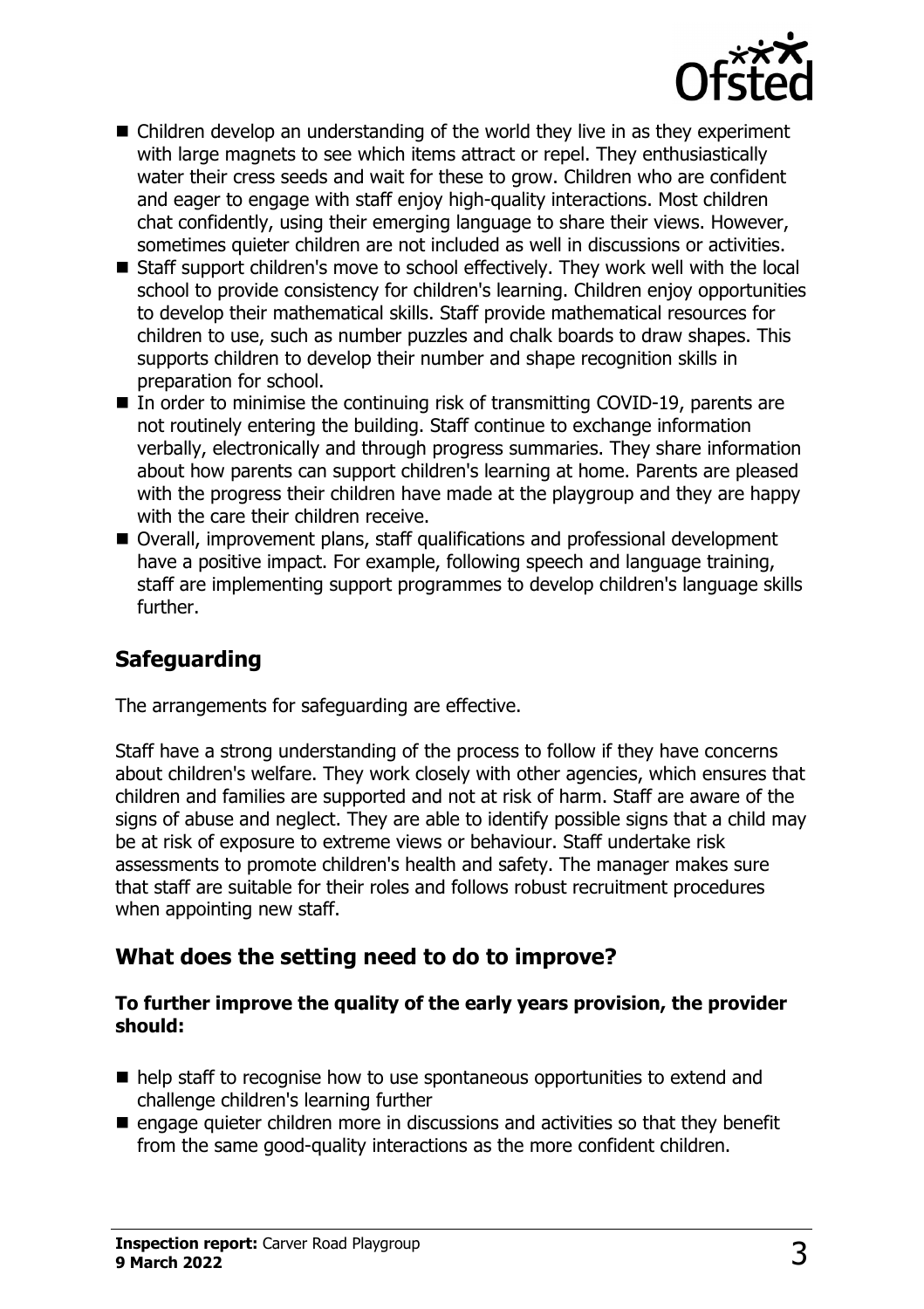

| <b>Setting details</b>                         |                                    |
|------------------------------------------------|------------------------------------|
| Unique reference number                        | 218110                             |
| <b>Local authority</b>                         | <b>Staffordshire</b>               |
| <b>Inspection number</b>                       | 10072563                           |
| <b>Type of provision</b>                       | Childcare on non-domestic premises |
| <b>Registers</b>                               | Early Years Register               |
| Day care type                                  | Full day care                      |
| Age range of children at time of<br>inspection | $2$ to 4                           |
| <b>Total number of places</b>                  | 26                                 |
| Number of children on roll                     | 35                                 |
| Name of registered person                      | Carver Road Playgroup Committee    |
| Registered person unique<br>reference number   | RP907517                           |
| <b>Telephone number</b>                        | 07583151578 or 07791394033         |
| Date of previous inspection                    | 25 April 2016                      |

## **Information about this early years setting**

Carver Road Playgroup registered in 1992. The playgroup employs six members of childcare staff. Of these, one holds an appropriate early years qualification at level 5, two hold qualifications at level 4, and one holds a qualification at level 3. The playgroup opens on Monday, Wednesday and Friday, from 9am until 4pm, and on Tuesday and Thursday, from 9am until 12.30pm, term time only. The playgroup provides funded early education for two-, three- and four-year-old children.

# **Information about this inspection**

#### **Inspector**

Jacqueline Coomer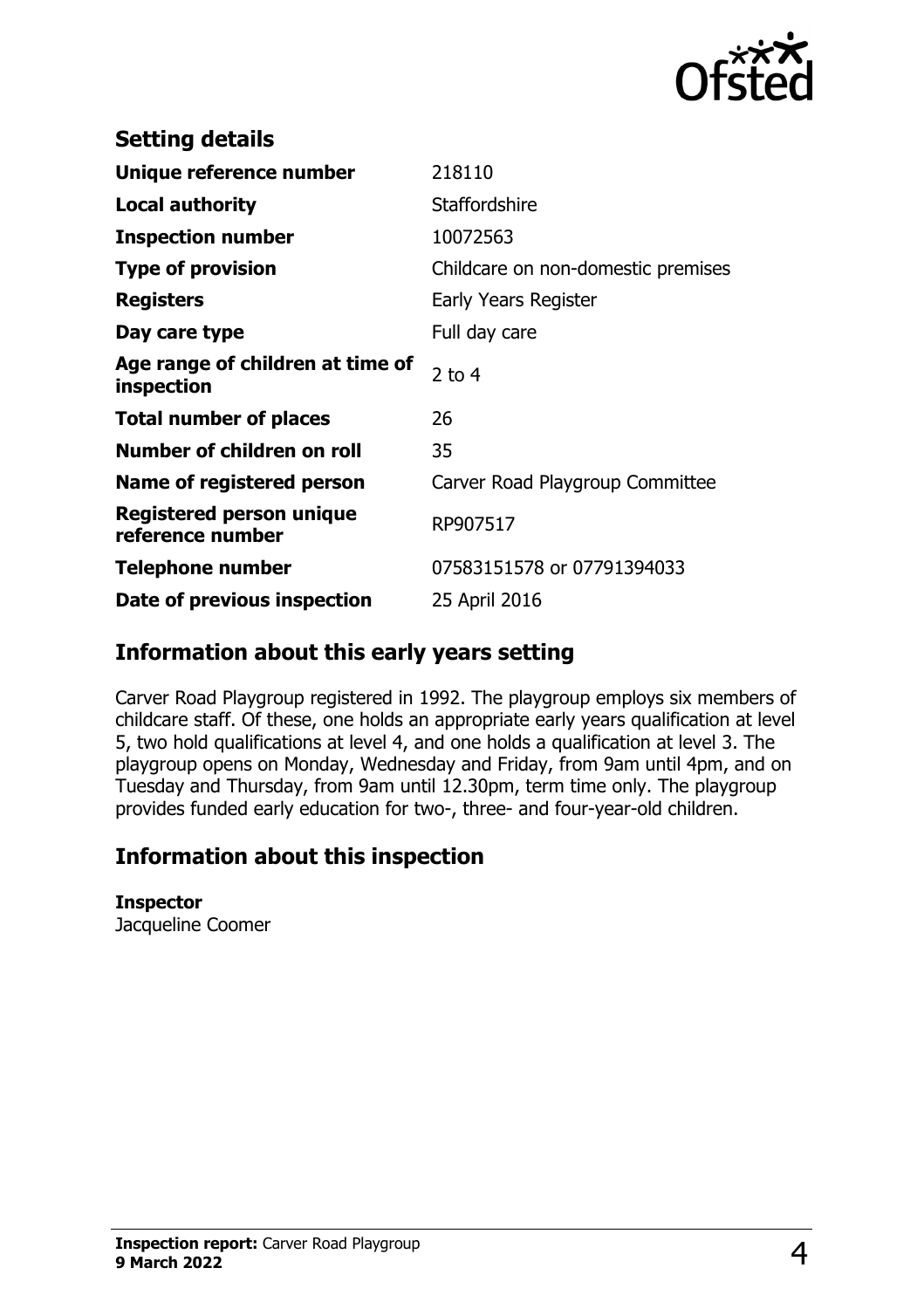

#### **Inspection activities**

- $\blacksquare$  This was the first routine inspection the provider received since the COVID-19 pandemic began. The inspector discussed the impact of the pandemic with the provider and has taken that into account in their evaluation of the provider.
- $\blacksquare$  The inspector and the manager completed a learning walk across all areas of the playgroup to understand how the early years provision and the curriculum are organised.
- $\blacksquare$  A joint observation of a teaching activity was carried out by the inspector and the playgroup manager.
- $\blacksquare$  The inspector held discussions with staff, children and parents at appropriate times during the inspection.
- The inspector looked at a sample of relevant records and documentation, including evidence of staff suitability and training.
- $\blacksquare$  A meeting was held between the inspector and the playgroup manager.

We carried out this inspection under sections 49 and 50 of the Childcare Act 2006 on the quality and standards of provision that is registered on the Early Years Register. The registered person must ensure that this provision complies with the statutory framework for children's learning, development and care, known as the early years foundation stage.

If you are not happy with the inspection or the report, you can [complain to Ofsted](http://www.gov.uk/complain-ofsted-report).